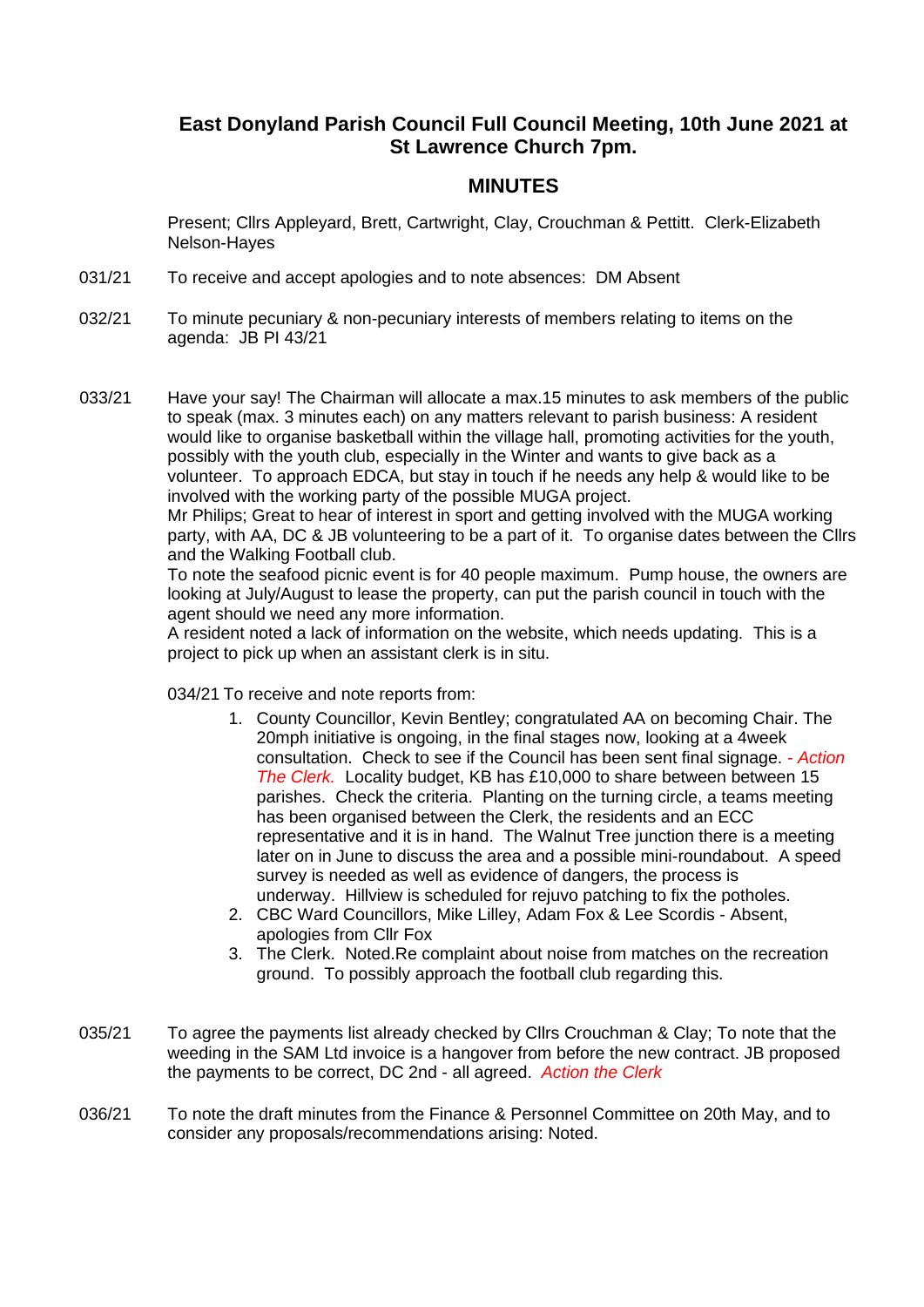- 037/21 To receive an update on the Section 106 money allocated to Rowhedge including any update regarding the Deed of Variation & timescales for receiving monies. The money from Hills for the improvements of recreational areas still hasn't arrived. Trigger points have been missed by the developers, ongoing conversations with Ward Councillor Mike Lilley & AA. *Action AA*
- 038/21 To consider the following event applications i) Seafood Picnic, Lion Quay, hosted by the RHT on 10th July 2021; Positive event. AA proposed & IP 2nd permission to be granted - all agreed ii) Brownies, Recreation Ground, Tuesday evenings from June 8th 2021. AA proposed & MC 2nd this to continue, all agreed. iii) Rowhedge Football Club Presentation Fun Day, 3rd July 2021 10am-11pm. More detail required, including parking marshalls, COVID-19 safety, map of area, what provisions for the public, how many people at any given time. Extraordinary Full Council meeting to be held next Wednesday following the Maintenance meeting to discuss the event to possibly grant permission.
- 039/21 To discuss and agree a way forward with the increased anti-social activity in Rowhedge including checking the budget to accommodate extra Police patrols or security should it be required. The numbers of youths are growing, the anti-social behaviour is increasing, in light of the recent break in at the RCRC Hut and assault of a local resident on Lion Quay. It was reiterated that everyone must report every small crime. A short discussion took place regarding potential solutions, concerns were raised about hiring security. Recirculate Police proposal and local parishes councils findings on paying for the Police. Speak to Ward Councillor Mike Lilley about Community Patrols. *- Action the Clerk*
- 040/21 To deal with matters arising from the previous Council minutes not dealt with elsewhere in this agenda (*previously circulated*) Order the Wheelchairs *- Action The Clerk*
- 041/21 To receive an update regarding the slipway on the new development. The previous discussions regarding the new slipway on the development and the management company in charge of it, to be chased as the slipway still isn't open. *Action JB*
- 042/21 To discuss planning applications and note decision papers as listed i) Planning Application 211318; 19 Taylors Rd, resubmission of planning app 202467(expired) ii) Planning Application 211460; 61 Albion Street, replacement boundary wall and garage.(exp 22/6) iii) Planning Application 211402; 39 Colne Rise, Two storey and single storey side and rear extensions (expired) iv) Planning Application 211331; Cherry Tree House, High Street; Works to Trees in Conservation Area (exp 12/7) v) Planning Application 211320, St Lawrence Church, Works to Trees in Conservation Area

(exp 8/7)

AA Proposed no comment en bloc, JB 2nd - all agreed.

vi) Planning decision 202619, 4 Berkeley Gardens, Proposed garage conversion and swimming pool. Approved. - Noted

**Part 2 - Closed to the press and public due to the sensitivity of the item under discussion**